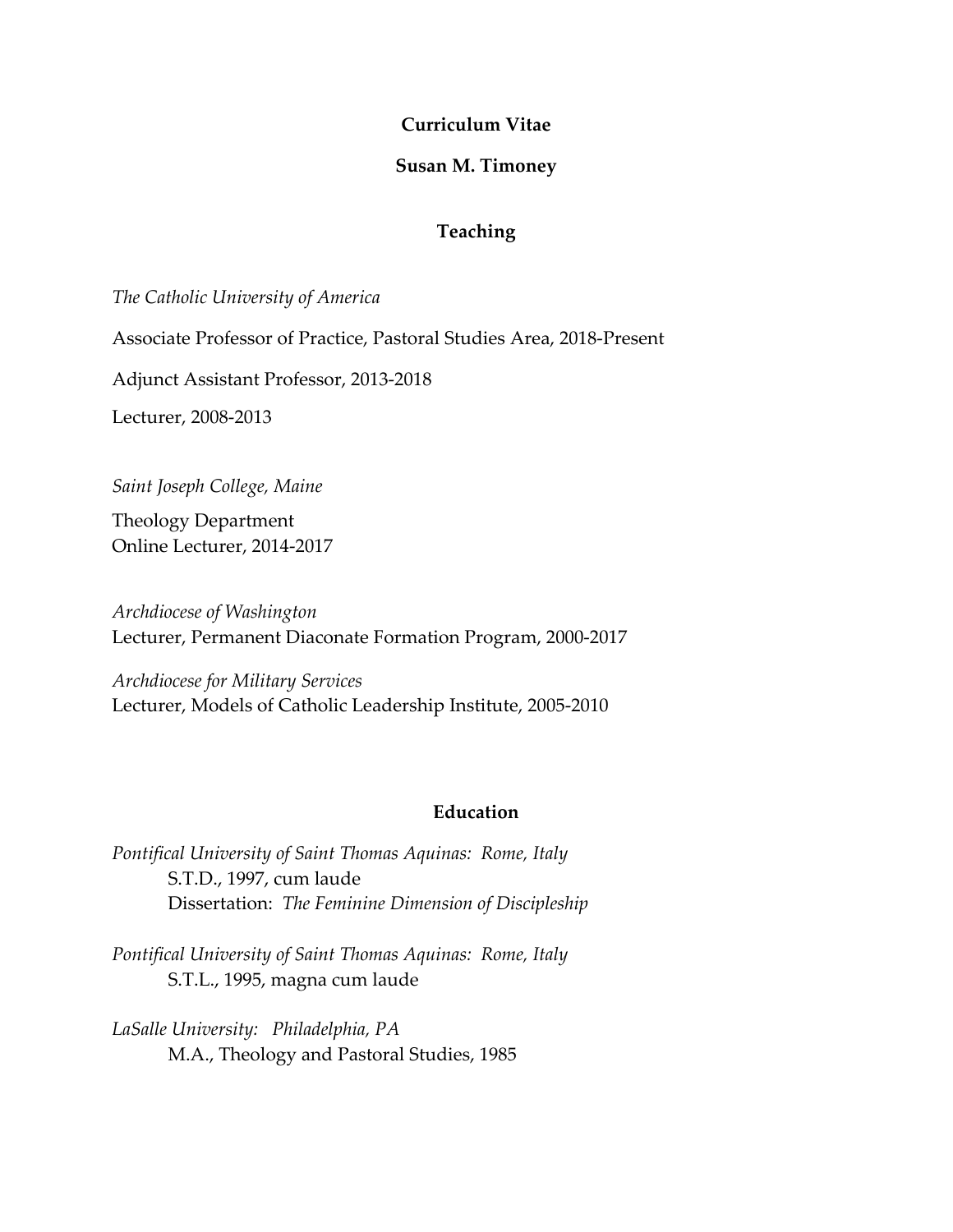*Springfield College: Springfield, MA* B.S., Recreation and Leisure Services, 1983

# **Professional Experience**

*The Catholic University of America* 

Associate Dean for Undergraduate Studies, The School of Theology and Religious Studies, 2018-Present

*Archdiocese of Washington*

Secretary for Pastoral Ministry and Social Concerns June 2015-Present

Assistant Secretary for Pastoral Ministry and Social Concerns July 2012-June 2015

Executive Director of Department of Evangelization and Family Life April 2008-June 2012

# *Trinity University, Washington*

Education for Parish Service Vice-President for Academic Programming July 1996-March 2008

# **Articles/Book Reviews/Digital Media**

"In Service to the Church: Formation of Parish Pastoral Council Leaders," The Catholic Apostolate Center, forthcoming, Summer 2021.

"Living as Missionary Disciples," A webinar and video series The United States Conference of Catholic Bishops and The Catholic Apostolate Center, https://www.catholicapostolatecenter.org/living-as-missionary-disciples.html.

*Luke 10 Leadership*. A book review in *Homiletic and Pastoral Review*, Fall 2021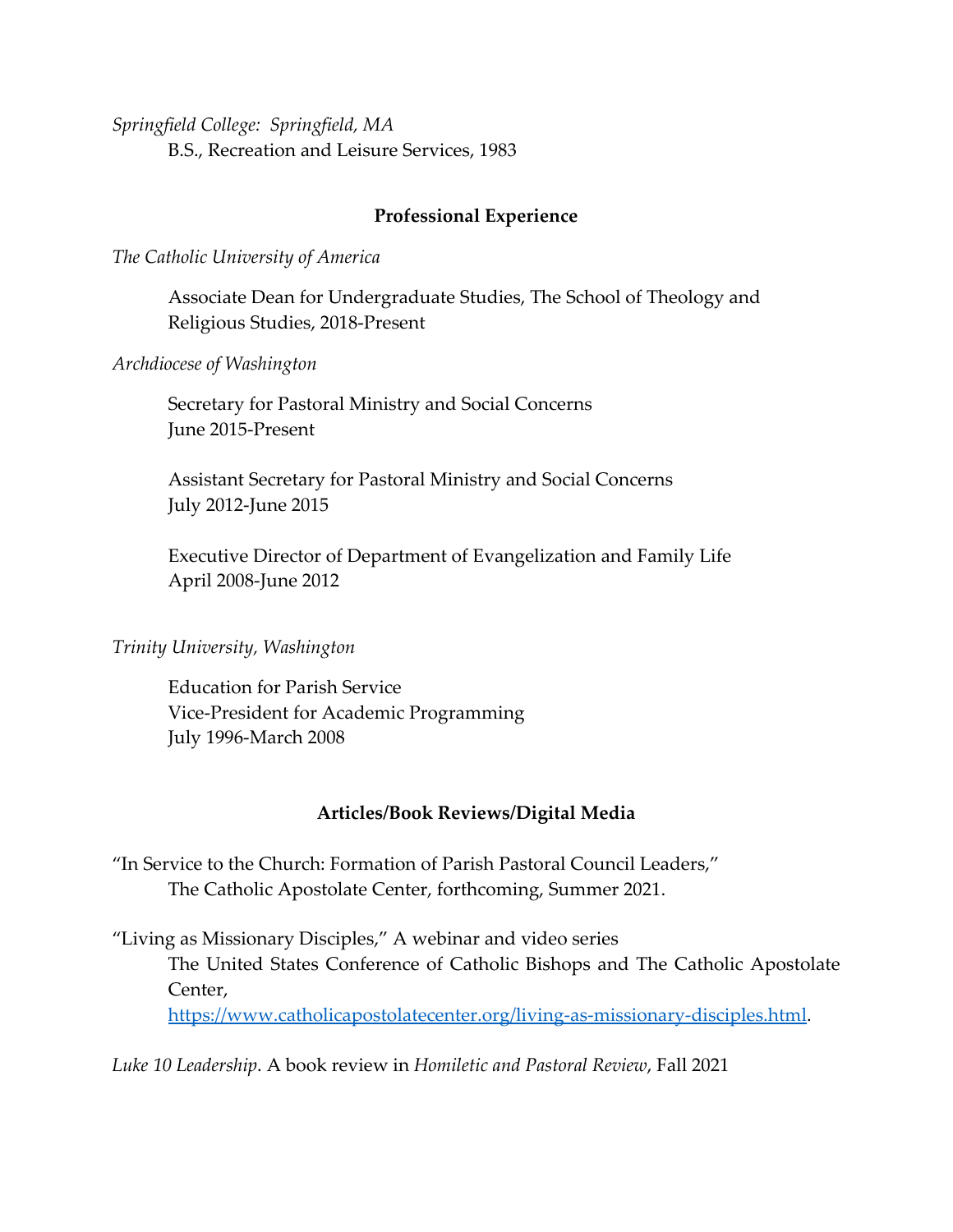*Foundations for Discipleship*. A book review, in *Aleteia*, an online Catholic news and Spirituality magazine. Forthcoming, Fall, 2021

"St. Teresa as a Guide for Evangelizing and Understanding those whose Faith has Grown Lukewarm to a Personal Encounter with Jesus Christ" in Monte Carmelo, Fall, 2021

"Forming the Catechumens to Center Their Lives in Prayer" in *Pastoral Liturgy***,**  51:3:17-19.

Daily Video Reflections on the Readings of the Day, USCCB, 2011-2016.

http://www.usccb.org/bible/reflections/index.cfm.

*Community in Mission Blog*. 2012-2014. http://blog.adw.org/.

- "Forming the Laity for the New Evangelization." In *New Theology Review*. 25:1: 40-44.
- **"**Priestly Ministry in Multiple Parishes." A book review in *Pastoral Music Magazine*, 31:6/48-49.
- "Grassroots Evangelization" in *New Theology Review*, A book review of *From Maintenance to Mission.* 19;1 (02/06): 86-87.
- "Catherine of Siena, an E3 Evangelizer." In *Share the Word*, Ordinary Time, 2005.
- "Mystics in the Mainstream." In *Shared Gifts*, a publication of the Washington Catholic Charismatic Service. 5:3 (2003).

# **Courses Taught**

*The Catholic University of America*

| Doctoral Level:         | Pastoral Approach to Adult Spiritual Formation      |
|-------------------------|-----------------------------------------------------|
|                         | Theology of Pastoral Leadership                     |
| <b>Bachelors Level:</b> | The Church and the Human Person                     |
|                         | Foundations of Theology: Scripture and Jesus Christ |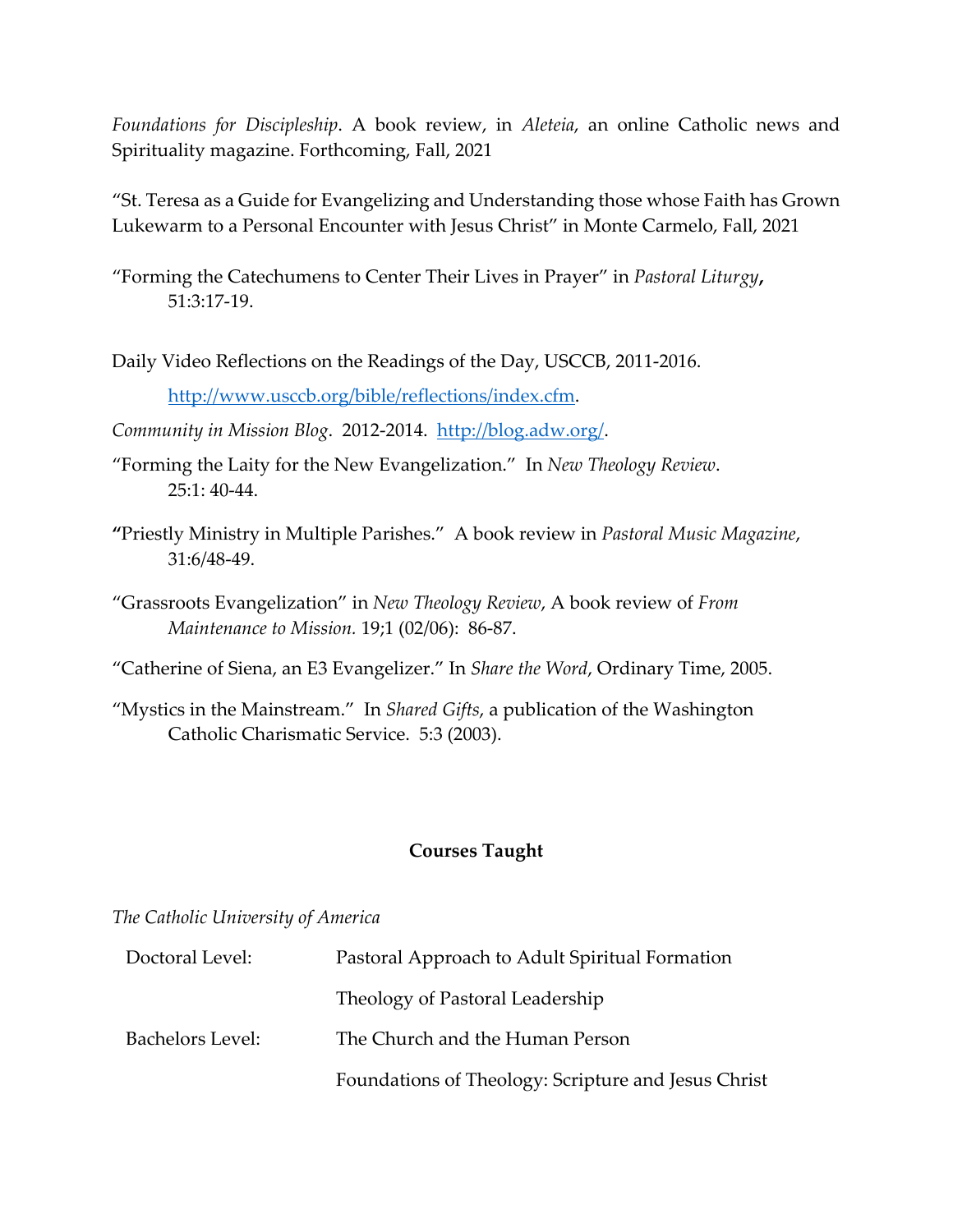|                 | Mission of the Contemporary Catholic            |
|-----------------|-------------------------------------------------|
| Graduate Level: | History and Tradition of Christian Spirituality |
|                 | The Art of Pastoral Leadership                  |

*Saint Joseph's College, Maine*

Master's Level The Ministry of Spiritual Direction

*Archdiocese of Washington, Permanent Diaconate Formation*

Master's Level: History of Christian Spirituality Mariology

### **Courses Designed**

*Saint Joseph's College*

*The Ministry of Spiritual Direction*

*Introduction to Ministry in the Multicultural Parish*

*Catholic Apostolate Center*

From Practicing Catholics to Apostles on Mission

*Education for Parish Service*

The Evangelizing Parish

Mary and the Mission of the Church

### **Service to the University**

Chair, Board of Advisors, Institute for Carmelite Studies, 2019-Present

"Planning for a Hyflex Classroom, Center for Teaching Excellence, Summer 2020

Presenter**,** *Healing the Breach of Trust***,** The Catholic University of America, March 2019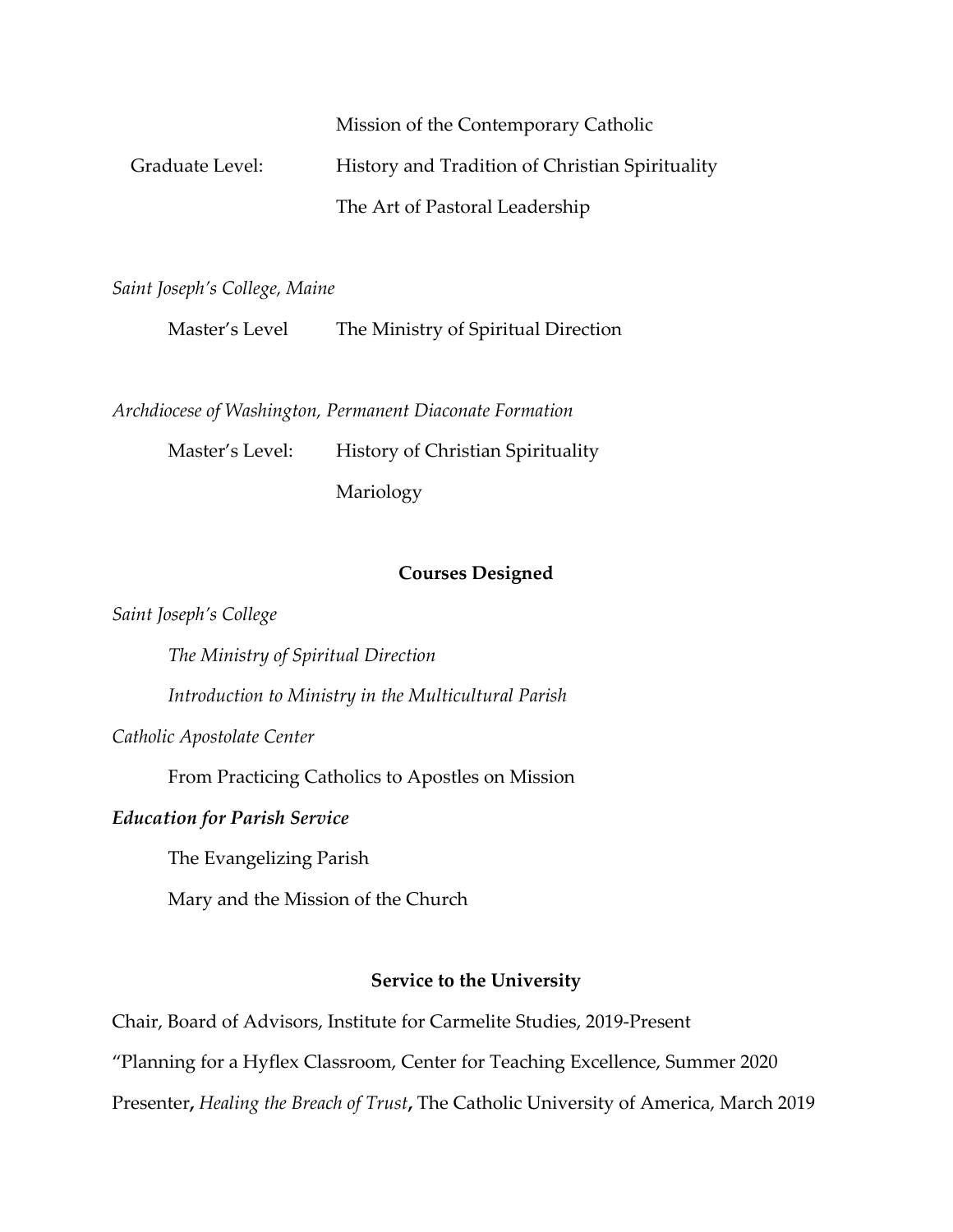Church in Crisis: A Panel Discussion, Panel Member, The Catholic University of America, Panel Presentations across the U.S. on the Sexual Misconduct in the Church, Winter/Spring 2018-2019

- Planning Committee, "Symposium on Contemporary Issues Focused on Evolving Needs of the Catholic Church." School of Architecture and Planning, Spring, 2017
- Presenter, "Management as Ministry." Busch School of Business and Economics, Spring 2017

Member, Ad-Hoc Committee for Part-time Faculty, 2016-Present

### **Presentations and Workshops**

### **Academic Conference**

*St. Teresa as a Guide for Evangelizing and Understanding those whose FAith has Grown Lukewarm to a personal encounter with Jesus Christ*. At Teresa of Avila, Exceptional Woman, International Conference on 50th Anniversary of the declaration of Doctor of the Church, April 12-15, 2021.

### **Professional and Pastoral Conferences**

Facilitator, Conference of Majors Superiors of Men, National Assembly, August, 2021

"Forming Leaders Through Spiritual Accompaniment," Diaconate Formation, Archdiocese of Washington, November 2020

"Stages of the Spiritual Life," Archdiocese of Washington Formation Program July, 2020

- Keynote Address, Southeast Alaska Conference, Diocese of Juneau, Alaska, September, 2019
- Keynote Presentation: "Christ the Sure Foundation, Catholicism in the 21<sup>st</sup> Century," Archdiocese of Toronto, 2018
- Presenter and Facilitator, "*Evangelii Gaudium* and the Revitalizing of the Parish," USCCB, Convocation of Catholic Leaders**,** July 2017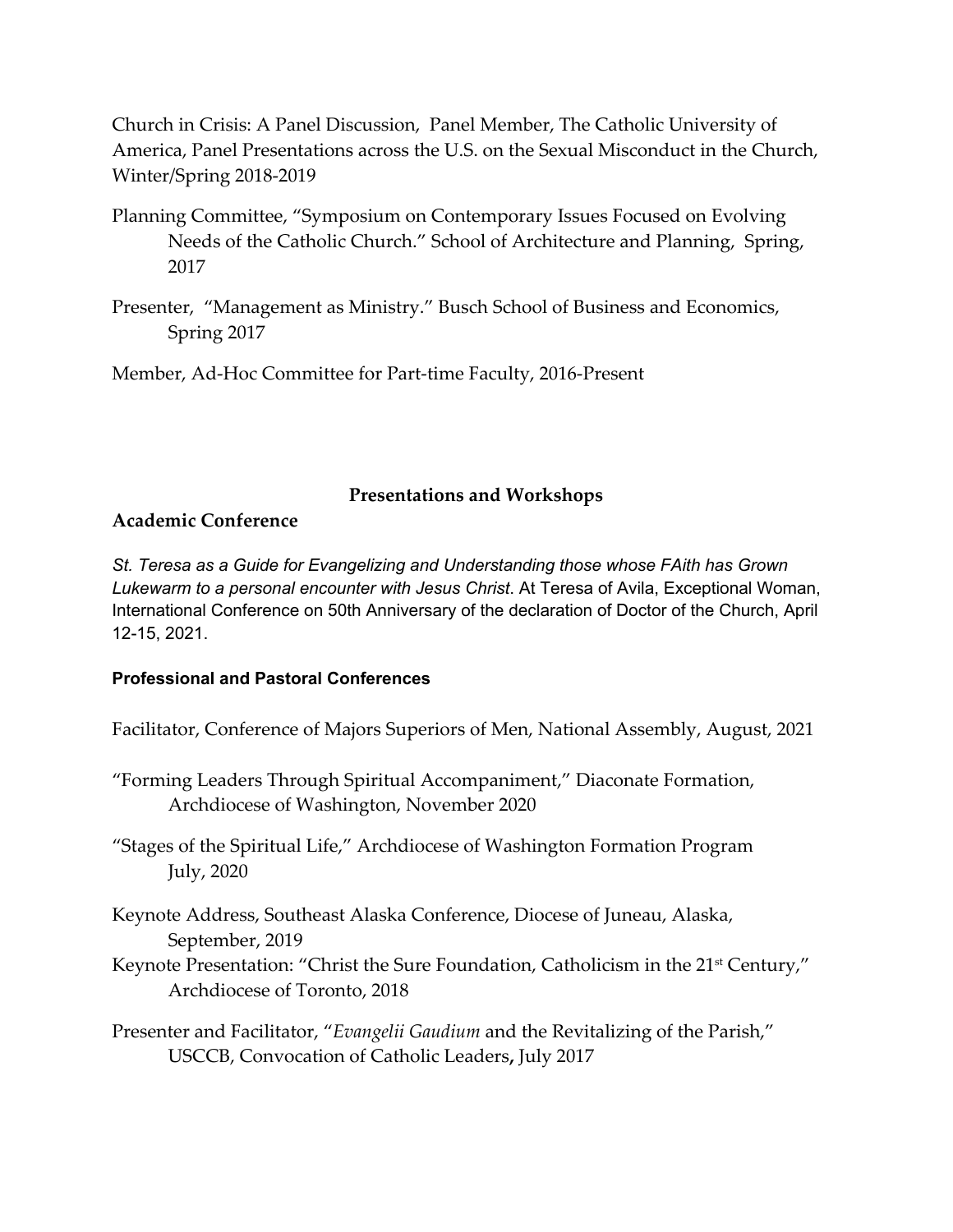- Co-Presenter, "From Fragments of Faith to a Mosaic for Mission, Mid-Atlantic Congress for Pastoral Leadership, February 2017
- Keynote Address, "The Missionary Mandate of the Parish: Christian Life Embedded in our Neighborhood, Proclaim 2016, Sydney, Australia, September 2016
- Presenter, "Mt Story and the Great Story," Proclaim 2016, September, 2016
- Presenter, The Missionary Mandate of the Parish, Archdiocese of Melbourne, September 2016
- Presenter, "Leading Others in Prayer, USCCB Catechetical Leadership Institute, Winter, 2016
- Co-Host, USCCB Live Stream of Papal Visit to New York and Philadelphia, September 2015
- Presenter, "Pope Francis: Call to Witness," Mid-Atlantic Congress for Pastoral Leaders, Feb. 2015
- Panelist, "After Obergefell: The Future of Marriage in America, Catholic Information Center, July 2015
- Presenter, "Nurturing the Evangelizing Identity of the Laity, Webinar, Catholic Apostolate Center, December, 2014
- Presenter**,** "The Enterprise of Faith: A Bold Initiative," 11th Annual Catholic Intellectual Tradition Lecture Series, St. Mary's University, Austin, Texas, January 2014
- Keynote Presenter: "A Catholic World View: Forming Students to live in the New Global Commons," ACCU Conference, January, 2013
- "Eucharist Prepares us for Evangelization," 50th International Eucharistic Congress,

Dublin, Ireland, 2012

"The New Evangelization: A Diocesan Perspective," Dominican House of Studies, October, 2012

- "An Evangelizing Laity: Top Ten Approaches", United States Conference of Catholic Bishops: Diocesan Leadership Institute, Fall 2011
- "Forming the Laity for the New Evangelization," The Lay Center at Foyer Unitas: 25th Anniversary Symposium: Rome, Summer 2011